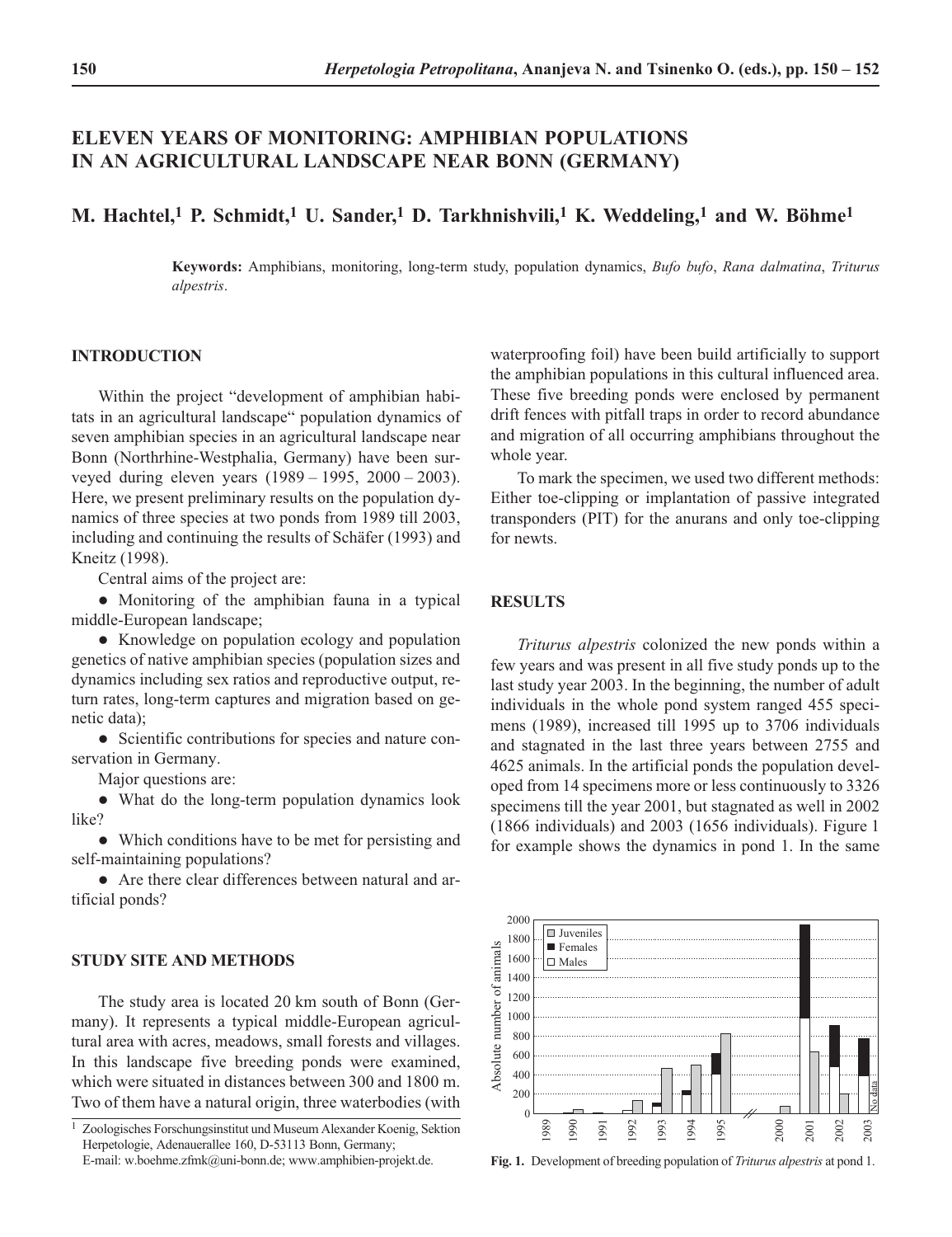

**Fig. 2.** Development of breeding population of *Triturus alpestris* at pond 3.



**Fig. 3.** Development of breeding population of *Bufo bufo* at pond 3.

period annual reproductive success ranged from 0 up to 8174 (year 1991 in pond 3, see Fig. 2).

*Bufo bufo* in contrast settled only temporarily in all waterbodies; in our study area it showed the most irregular dynamics of all species under concern. The breeding population at pond 3 consisted of 2200 males and 530 females in 1989 (Fig. 3). Reproduction in that year was very successful with 66,000 juveniles. Due to changes in habitat conditions (pond drying, strong decrease of fish population, increasing populations of newts and other potential predators) there were heavy losses in population size of the common toad. Currently, also the artificial pond 4 was regularly used as spawning site with remarkable reproduction, however its success was irregular (Fig. 4). Meanwhile pond 3, representing the former main breeding site, had lost importance. Adult numbers decreased extremely to 15 males and 19 females in 2003. Even in the whole



**Fig. 4.** Development of breeding population of *Bufo bufo* at pond 4.



**Fig. 5.** Development of breeding population of *Rana dalmatina* at pond 2.



**Fig. 6.** Development of breeding population of *Rana dalmatina* at pond 3.

study area population size of adults during breeding period in 2003 did not exceed 37 males and 32 females.

*Rana dalmatina* occurred in all ponds but showed remarkable fluctuations. After colonization of the artificial ponds the spawning populations increased within four